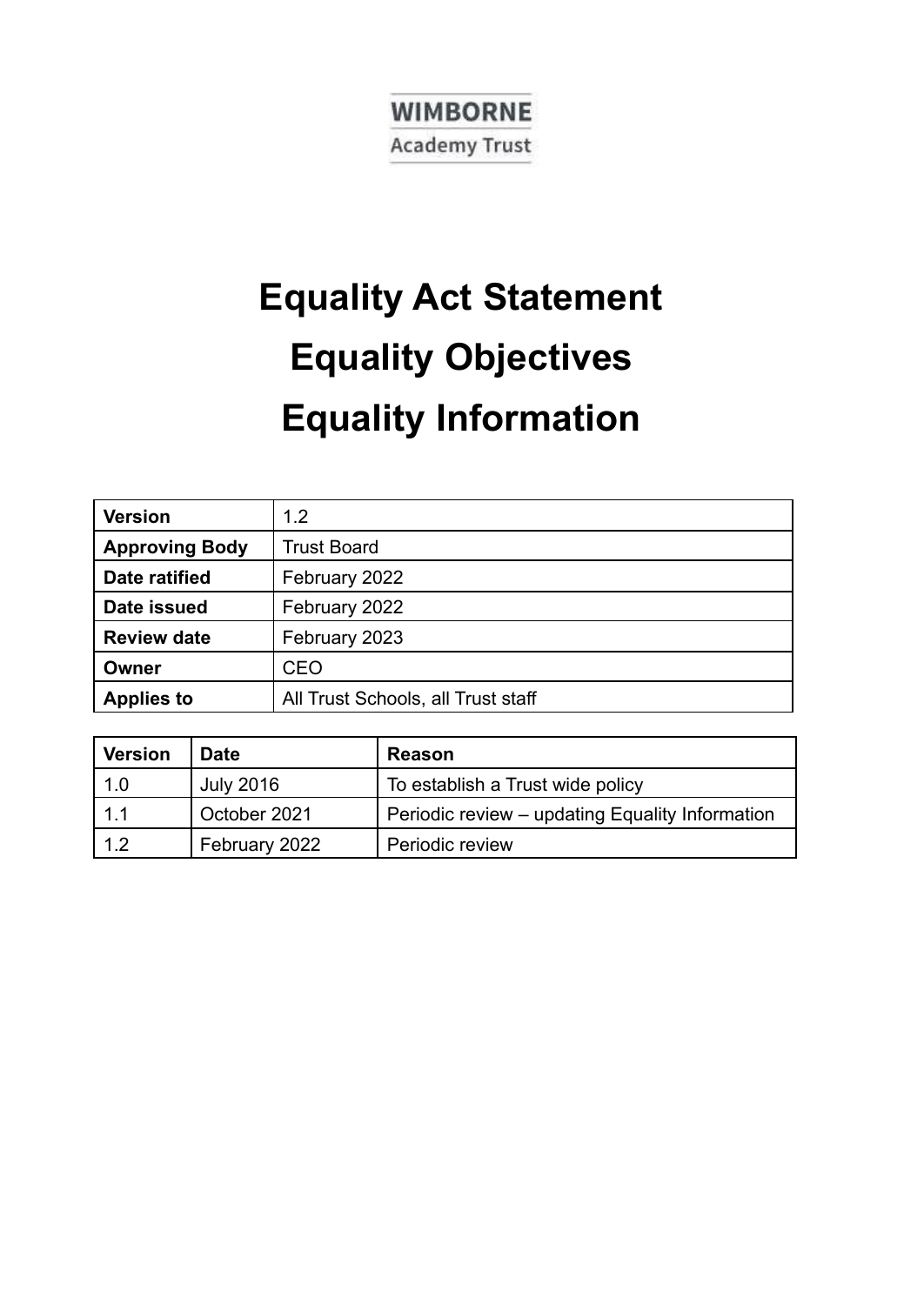Wimborne Academy Trust is committed to ensuring equality of opportunity in line with the Equality Act 2010. We aim to reduce disadvantages, discrimination and inequalities of opportunity, and promote diversity in terms of our pupils, our workforce and the community in which we work.

We will assist our pupils in achieving to their very best potential. Where pupils experience barriers to their success we will work with them to address these in a sensitive and sympathetic way. We will teach our pupils the importance of equality and what forms discrimination can take and the impact discrimination can have. We will also encourage our pupils to make their own commitment to promoting equality.

We will not discriminate on any of the grounds listed below (known as the Protected Characteristics) save where such discrimination is permitted by law. Examples of permitted discrimination are:

- 1. A school may arrange pupils in classes based on age.
- 2. A school may take positive action to deal with particular disadvantages affecting pupils of one racial group if this is a proportionate means of dealing with the issue.

The Protected Characteristics that apply to schools are:

- Age (in relation to staff only);
- Disability;
- Gender re-assignment;
- Marriage and civil partnership (in relation to staff only);
- Pregnancy and Maternity;
- Race;
- Religion Faith or Belief;
- Sex; and
- Sexual orientation.

As an Academy Trust and employer we will also not accept any of the following:

- Direct or Indirect Discrimination;
- Harassment; and
- Victimisation.

We will comply with the Public Sector Equality Duty giving due regard to that duty when making decisions, taking actions and developing policies. In line with our specific duties under the Equality Act 2010, we will publish our equality objectives and will publish information about how we are complying with the Public Sector Equality Duty. Published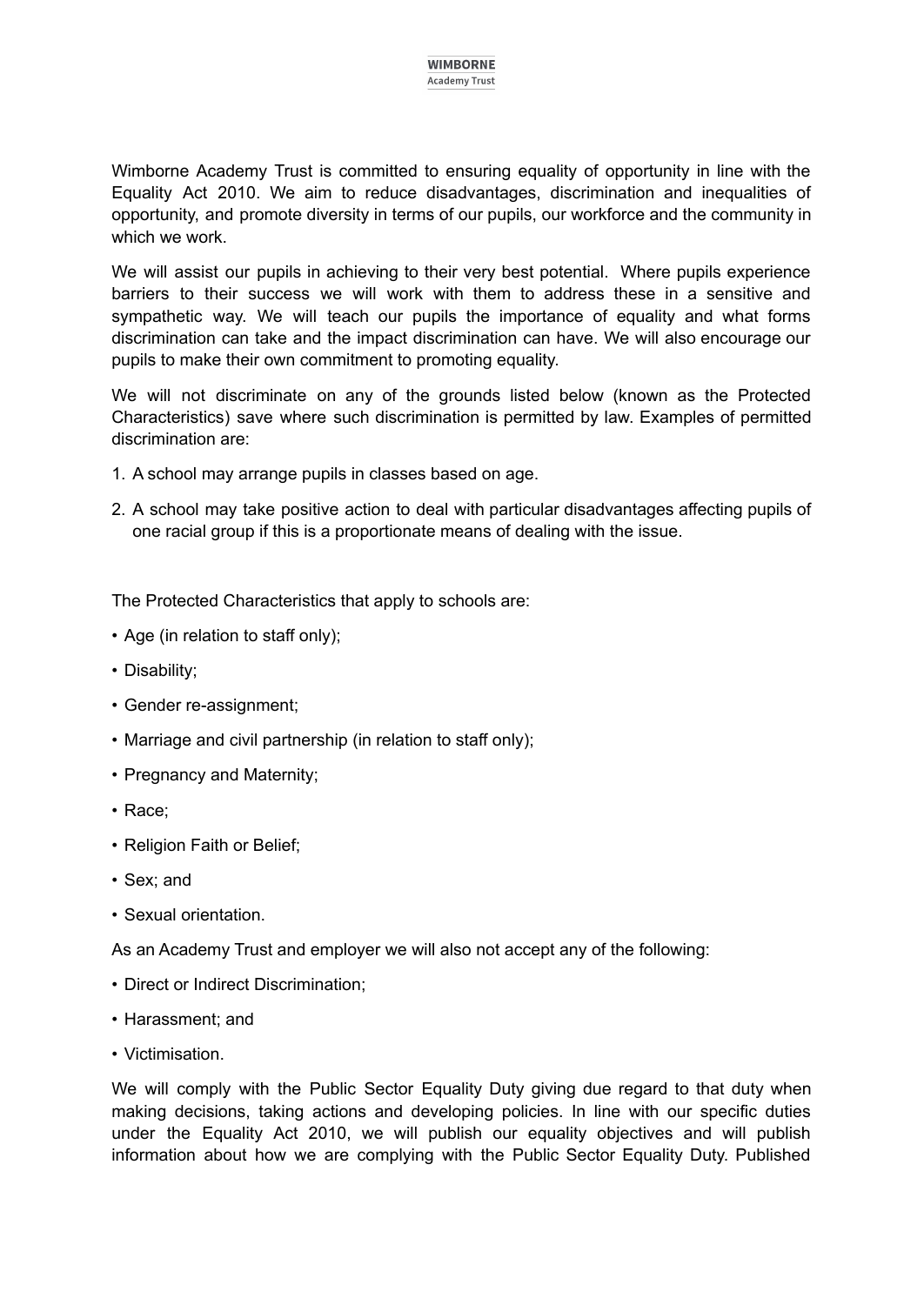Information will be updated annually and objectives will be updated every four years. This information is available on the Trust website. Accessibility plans will be maintained by each school.

### **Equality Objectives**

- 1. PERSONNEL: To maintain high and fair equality standards in the recruitment, deployment and development of staff.
- 2. PREMISES: Through each Trust Schools Accessibility Plan, ensure that physical access to the premises for current and anticipated future pupils, parents and staff is maximised.
- 3. CURRICULUM: To promote amongst pupils the equal value of all human beings, regardless of their backgrounds or circumstances.
- 4. FINANCE: To ensure that all pupils in Trust schools have fair entitlement to, and benefit from, the resources of the school, commensurate with their needs.

Equality Information 2021

PERSONNEL:

[Gender](https://www.wimborneacademytrust.org/page/?title=Document+Zone&pid=22) pay gap report is available on the Trust website

Ethnicity: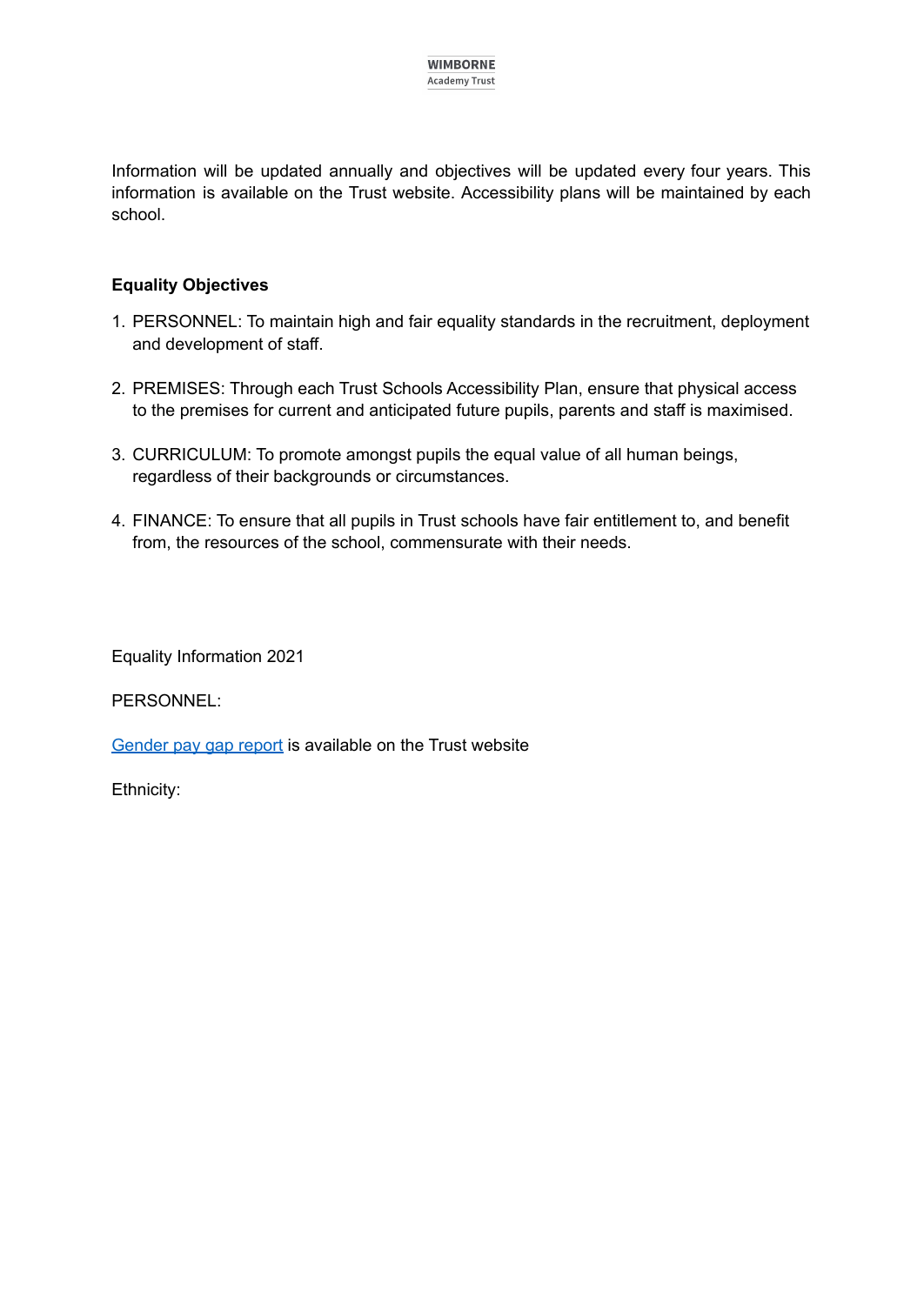**WIMBORNE Academy Trust** 

| <b>Staff by ethnicity (October 2021)</b>           | <b>WAT</b> |
|----------------------------------------------------|------------|
| Any other ethnic background                        | 0.2%       |
| Asian or Asian British, any other Asian background | 0.3%       |
| Asian or Asian British, Bangladeshi                | 0.3%       |
| Asian or Asian British, Indian                     | 0.3%       |
| Asian or Asian British, Pakistani                  | 0.3%       |
| Black or Black British, African                    | 0.3%       |
| Black or Black British, any other Black background | 0.2%       |
| Mixed                                              | 0.3%       |
| Not recorded                                       | 5.4%       |
| <b>White British</b>                               | 89.8%      |
| White Irish                                        | $0.8\%$    |
| White other                                        | 2.0%       |
| Dorset population by ethnicity (Census 2011)       |            |
| Black and minority ethnic background               | 8.1%       |
| White british                                      | 91.9%      |



The Trust is continuing to develop its data collection and analysis capabilities in relation to the workforce to inform practice linked to the Trust's commitment to equality and diversity.

#### PREMISES AND CURRICULUM

The Trust commissioned Accessibility Audits for all schools in 2020. The review included access to information, facilities and education/curriculum. The audits demonstrated generally high levels of compliance with some improvements required which are being addressed through action plans.